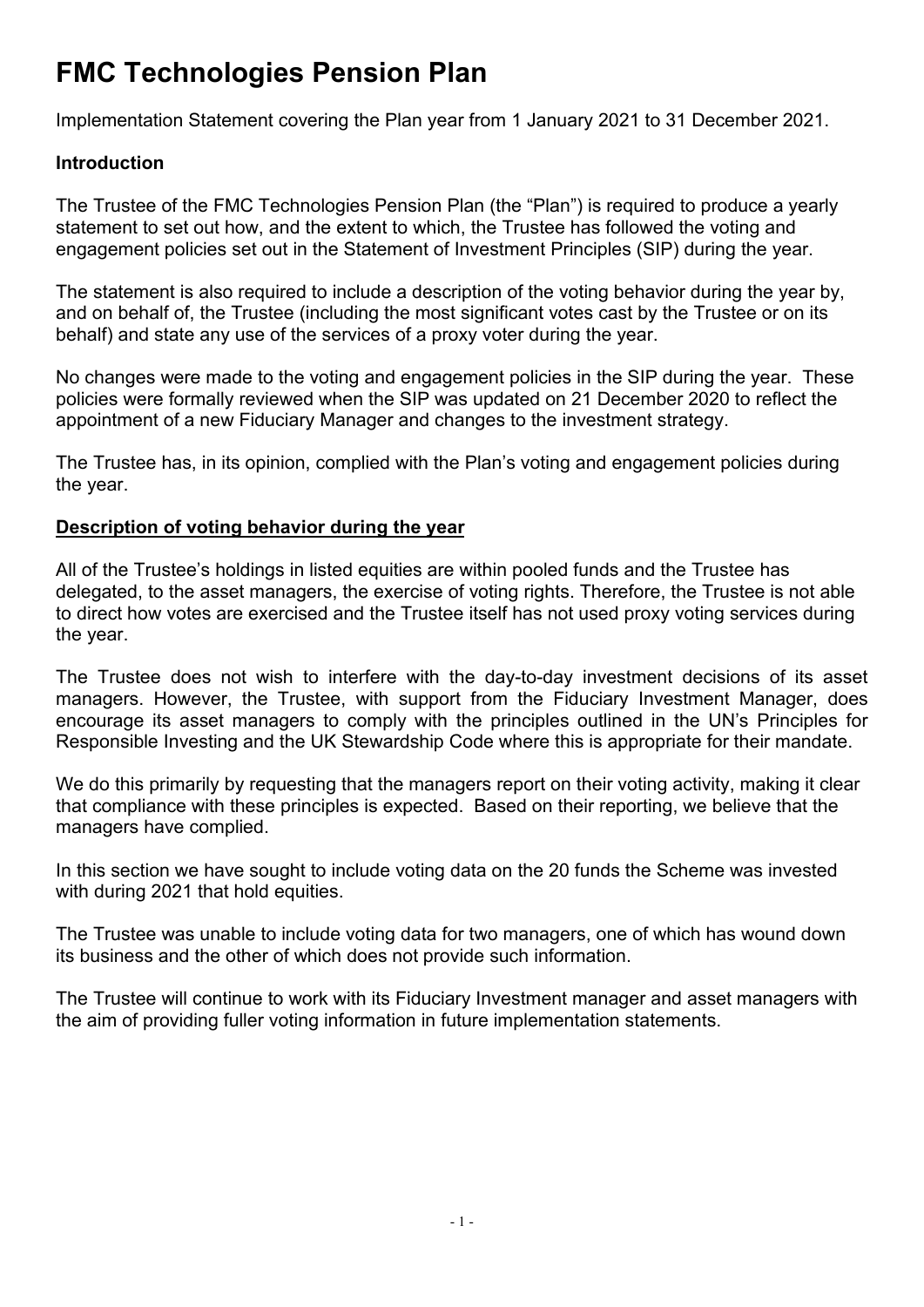# **A summary of voting behavior over the year is provided in the table below**

|                                                                 | <b>SUMMARY</b> |
|-----------------------------------------------------------------|----------------|
| <b>Managers Reported</b>                                        | 18             |
| <b>Total Equity Managers</b>                                    | 20             |
| <b>Total Meetings eligible to vote</b>                          | 502            |
| Total resolutions voted on                                      | 5140           |
| Average % of resolutions voted on that<br>were eligible to vote | 93%            |
| Of the resolutions voted, % vote with<br>management             | 88%            |
| Of the resolutions voted, $%$ vote against<br>management        | 5%             |
| Of the resolutions voted, % vote<br>abstained from voting       | 7%             |
| Percentage of meetings with at least<br>once against management | 28%            |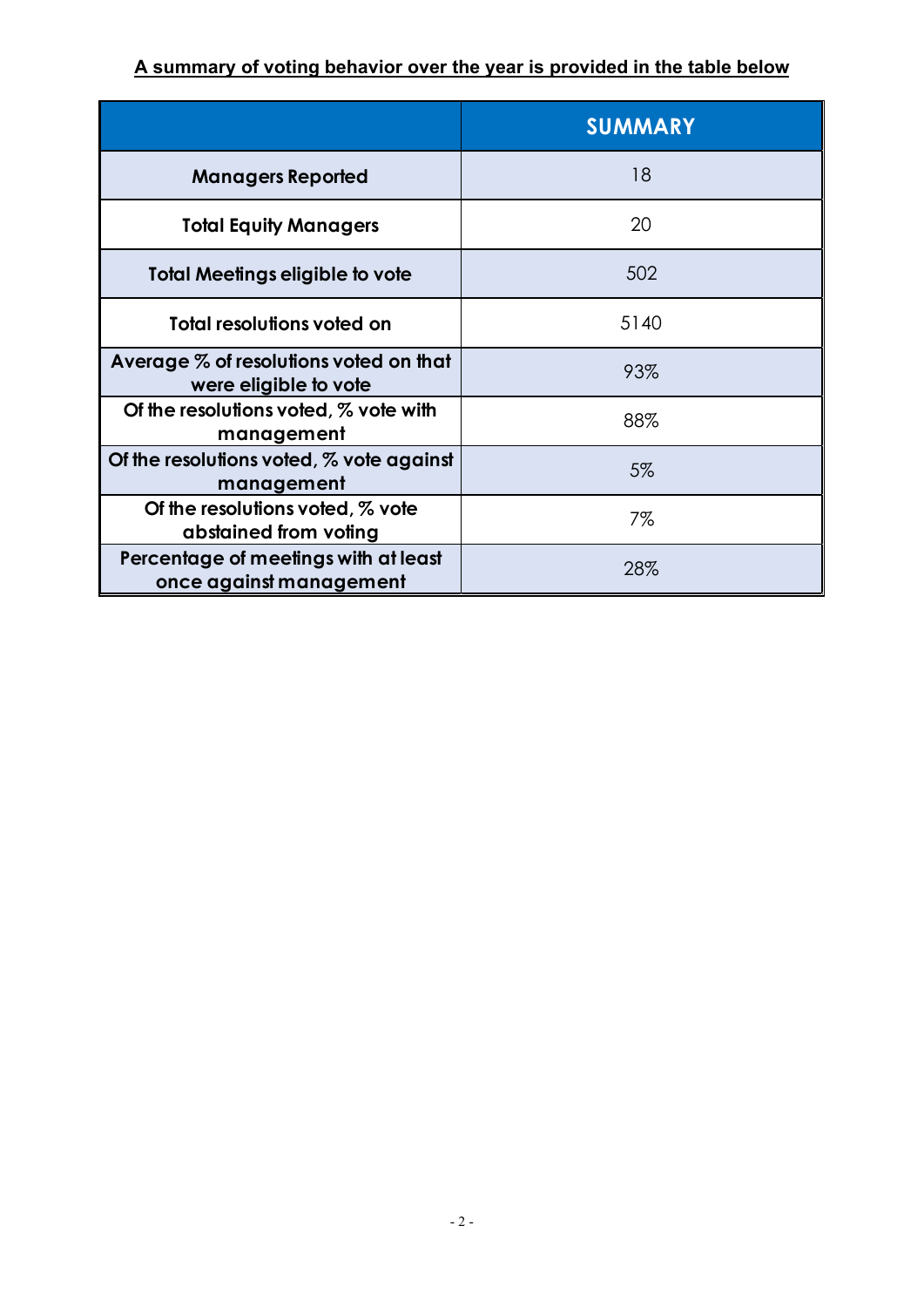|                                                                                                                                                                                                   | Manager 1     | <b>Manager 2</b>            | <b>Manager 3</b> | Manager 4     | <b>Manager 5</b>                                                  | <b>Manager 6</b> | <b>Manager 7</b>                                           | Manager 8     | <b>Manager 9</b>                                                                      | Manager<br>10 |
|---------------------------------------------------------------------------------------------------------------------------------------------------------------------------------------------------|---------------|-----------------------------|------------------|---------------|-------------------------------------------------------------------|------------------|------------------------------------------------------------|---------------|---------------------------------------------------------------------------------------|---------------|
| What was the total size of<br>the fund/mandate as at<br>the end of the Reporting<br>Period?                                                                                                       | \$2.0 billion | \$105.2 Million             | \$1.1 billion    | \$548 million | \$1.56 billion                                                    | ¥15.8 billion    | $$115.5$ million                                           | \$896 million | $$13.6$ billion                                                                       | \$58 million  |
| <b>Total size of Scheme</b><br>assets invested in the<br>fund/mandate as at the<br>end of the Reporting<br>Period (if known)?                                                                     | £8,539,123    | £17,630,779                 | £13,702,961      | £14,405,926   | £11,201,336                                                       | £0               | £11,215,811                                                | £16,018,795   | £14,916,427                                                                           | £8,377,351    |
| How many meetings<br>were you eligible to vote<br>at?                                                                                                                                             | 17            | 46                          | 55               | 34            | $\overline{2}$                                                    | 3                | 27                                                         | 13            | 64                                                                                    | 67            |
| How many resolutions<br>were you eligible to vote<br>on?                                                                                                                                          | 17            | 493                         | 728              | 264           | 6                                                                 | 27               | 269                                                        | 88            | 484                                                                                   | 541           |
| What % of resolutions did<br>you vote on for which you<br>were eligible?                                                                                                                          | 100%          | 100%                        | 100%             | 100%          | 100%                                                              | 100%             | 90%                                                        | 100%          | 100%                                                                                  | 97%           |
| Of the resolutions on<br>which you voted, what %<br>did you vote with<br>management?                                                                                                              | 100%          | 96%                         | 98%              | 84%           | 83%                                                               | 96%              | 86%                                                        | 92%           | 91%                                                                                   | 90%           |
| Of the resolutions on<br>which you voted, what %<br>did you vote against<br>management?                                                                                                           | 0%            | 4%                          | 2%               | 15%           | 17%                                                               | 4%               | 13%                                                        | 6%            | 4%                                                                                    | 9%            |
| Of the resolutions on<br>which you voted, what %<br>did you abstain from<br>voting?                                                                                                               | 0%            | 0%                          | 0%               | $1\%$         | 0%                                                                | 0%               | $1\%$                                                      | $2\%$         | 5%                                                                                    | 0%            |
| In what % of meetings, for<br>which you did vote, did<br>you vote at least once<br>against management?                                                                                            | $0\%$         | 11%                         | 18%              | 53%           | 50%                                                               | 33%              | 48%                                                        | 15%           | 20%                                                                                   | 30%           |
| Which proxy advisory<br>services does your firm<br>use, and do you use their<br>standard voting policy or<br>created your own<br>bespoke policy which<br>they then implemented<br>on your behalf? | N/A           | ISS / Use our<br>own Policy | <b>ISS</b>       | <b>ISS</b>    | <b>ISS Corporate</b><br>Solutions, Inc.<br>& Glass Lewis<br>Japan | N/A              | <b>ISS Proxy</b><br>Services-<br>Standard<br>voting policy | N/A           | ISS, Glass<br>Lewis, and SES<br>(for India<br>Holdings)<br>standard<br>voting policy. | N/A           |
| What % of resolutions, on<br>which you did vote, did<br>you vote contrary to the<br>recommendation of your<br>proxy adviser (if<br>applicable)?                                                   | N/A           | 8%                          | 8%               | 0%            | 0%                                                                | N/A              | $6\%$                                                      | N/A           | 14%                                                                                   | N/A           |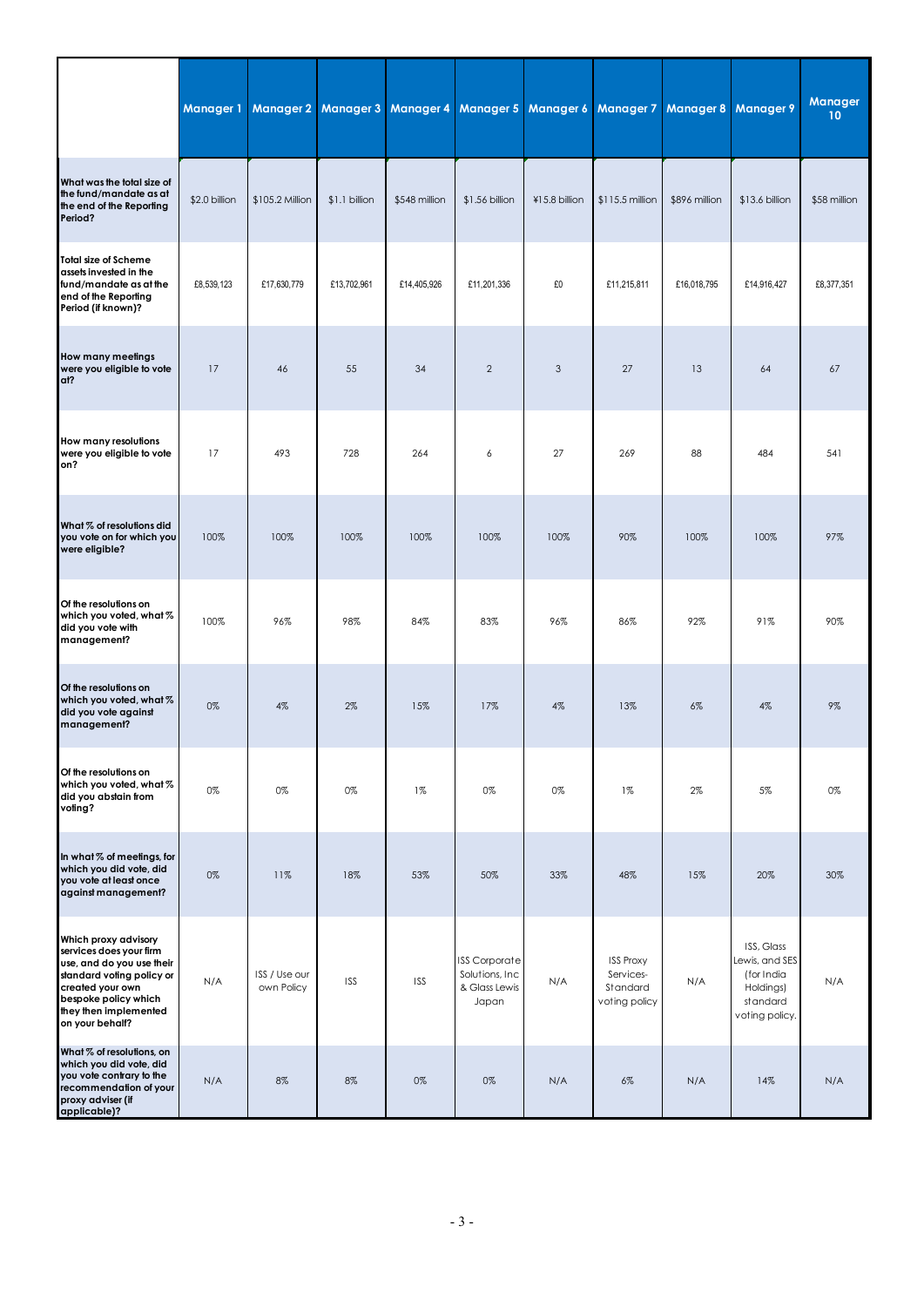|                                                                                                                                                                                                   | Manager<br>11              | Manager<br>12  | Manager<br>13  | <b>Manager</b><br>14 | Manager<br>15 | Manager<br>16   | Manager<br>17                                                      | <b>Manager</b><br>18     |  |
|---------------------------------------------------------------------------------------------------------------------------------------------------------------------------------------------------|----------------------------|----------------|----------------|----------------------|---------------|-----------------|--------------------------------------------------------------------|--------------------------|--|
| What was the total size of<br>the fund/mandate as at<br>the end of the Reporting<br>Period?                                                                                                       | \$3.0 billion              | £58 million    | $$1.4$ billion | \$10 billion         | \$3.0 billion | $£10.5$ million | \$31 million                                                       | \$5.5 billion            |  |
| <b>Total size of Scheme</b><br>assets invested in the<br>fund/mandate as at the<br>end of the Reporting<br>Period (if known)?                                                                     | £8,969,050                 | £883,529       | £5,512,375     | £8,638,022           | £5,734,965    | £10,583,533     | £10,261,459                                                        | £1,847,686               |  |
| How many meetings<br>were you eligible to vote<br>ať?                                                                                                                                             | 24                         | $\overline{7}$ | 18             | 12                   | $\mathcal{P}$ | 21              | 75                                                                 | $\,8\,$                  |  |
| How many resolutions<br>were you eligible to vote<br>on?                                                                                                                                          | 364                        | 62             | 238            | 286                  | 42            | 312             | 918                                                                | $\overline{\phantom{a}}$ |  |
| What % of resolutions did<br>you vote on for which you<br>were eligible?                                                                                                                          | 91%                        | 100%           | 100%           | 100%                 | 98%           | 100%            | 100%                                                               | 0%                       |  |
| Of the resolutions on<br>which you voted, what %<br>did you vote with<br>management?                                                                                                              | 99%                        | 100%           | 100%           | 98%                  | 93%           | 100%            | 83%                                                                | 0%                       |  |
| Of the resolutions on<br>which you voted, what %<br>did you vote against<br>management?                                                                                                           | 0%                         | 0%             | 0%             | $2\%$                | 2%            | 0%              | 13%                                                                | 0%                       |  |
| Of the resolutions on<br>which you voted, what %<br>did you abstain from<br>voling?                                                                                                               | None                       | 0%             | 0%             | 0%                   | 5%            | 0%              | 4%                                                                 | 100%                     |  |
| In what % of meetings, for<br>which you did vote, did<br>you vote at least once<br>against management?                                                                                            | 0%                         | 0%             | 0%             | N/A                  | N/A           | 100%            | 44%                                                                | 33%                      |  |
| Which proxy advisory<br>services does your firm<br>use, and do you use their<br>standard voting policy or<br>created your own<br>bespoke policy which<br>they then implemented<br>on your behalf? | Glass Lewis,<br>Proxy Edge | <b>ISS</b>     | N/A            | <b>ISS</b>           | N/A           | N/A             | Glass Lewis,<br>plus their<br>climate<br>voting policy<br>overlay. | <b>ISS</b>               |  |
| What % of resolutions, on<br>which you did vote, did<br>you vote contrary to the<br>recommendation of your<br>proxy adviser (if<br>applicable)?                                                   | $0\%$                      | 16%            | N/A            | $6\%$                | N/A           | N/A             | 9%                                                                 | N/A                      |  |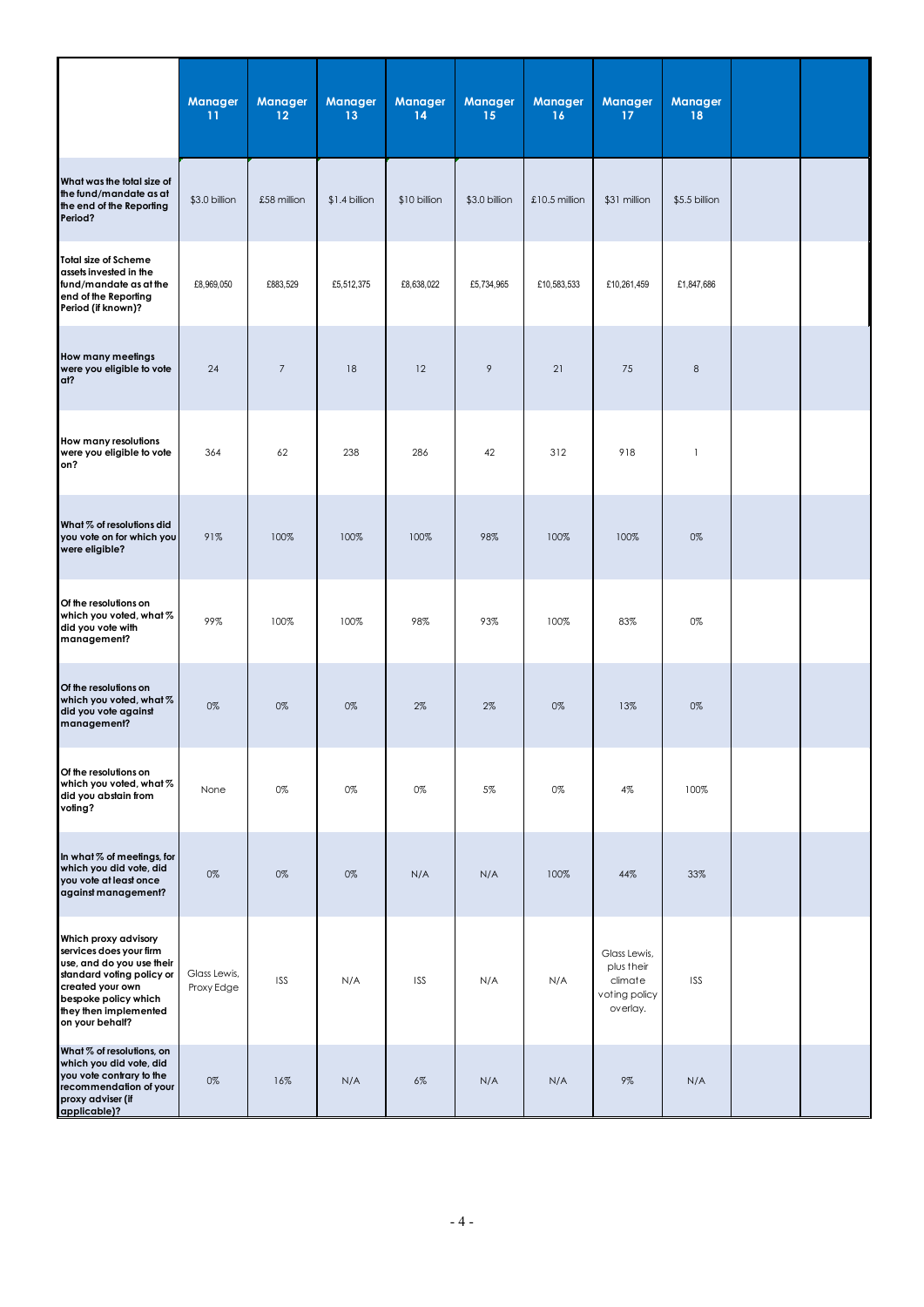# **Most significant votes over the year**

Below is a sampling of the most significant votes over the period. This sampling aims to provide insight into the broad range of issues on which portfolio managers voted, including decisions related to: mergers and acquisitions; board composition; executive compensation and alignment; share issuance; and environmental and social impact. Selecting samples this way addresses the regulators' focus on managers' engagement in a wide range of important issues, in addition to the potential impact on their portfolios. We selected votes pertaining only to significant positions in managers' portfolios, though we prioritized to highlight a broad swath of issues, and to highlight that managers often vote against executive management and against proxy consultants' recommendations.

#### Company 1, July 2021

The manager voted in support of management approving the formation of a Joint Holding Co. with another company. The manager believes the formation is beneficial to shareholders considering the complementarity of business strengths of the two companies to a positive outcome for the company's long-term future development. The vote carried. The vote is significant based on position size, 18.5%, and impact.

#### Company 2, June 2021

Manager in agreement with management recommendations. The vote carried. The vote is significant based on position size, 12.0%, and impact.

#### Company 3, April 2021

The manager voted against the election of the company's board of directors. This is an example of a manager's vote against based on concern about the board's non-independence. The manager held a 1.1% position. Significant due to the dissent level, shareholder proposals we voted FOR, times we voted against management or ISS, historical votes on similar proposals, and overall relevance to the strategy.

#### Company 4, May 2021

Manager voted against issuance of Equity or Equity-Linked Securities without Preemptive Rights and Authorize Reissuance of Repurchased Shares. The manager voted against it because this clause has become symbolic, and Company 4 is extremely unlikely to use these rights. They also engaged with the company and could not find comfort in explaining why they needed this provision to stay in place. The position was 7.5% of the portfolio. Vote passed.

#### Company 5, February 2021

The manager voted against the renewal of policies regarding large-scale purchases of the company shares (Anti-Takeover Defense Measures). The vote passed 55%. The manager will continue its engagement activities to urge the company management to increase its shareholder value without depending on the anti-takeover measures—0.8% position.

#### Company 6, May 2021

The proxy service provider recommends voting against management on four separate items: directors re-election, remuneration policy, capital creation without preemptive rights, and equity financing plan. The manager reached out to Company management and made an introduction between the CEO and our proxy service provider. The CEO committed to improving communication with the proxy service provider going forward—a 1.8% position.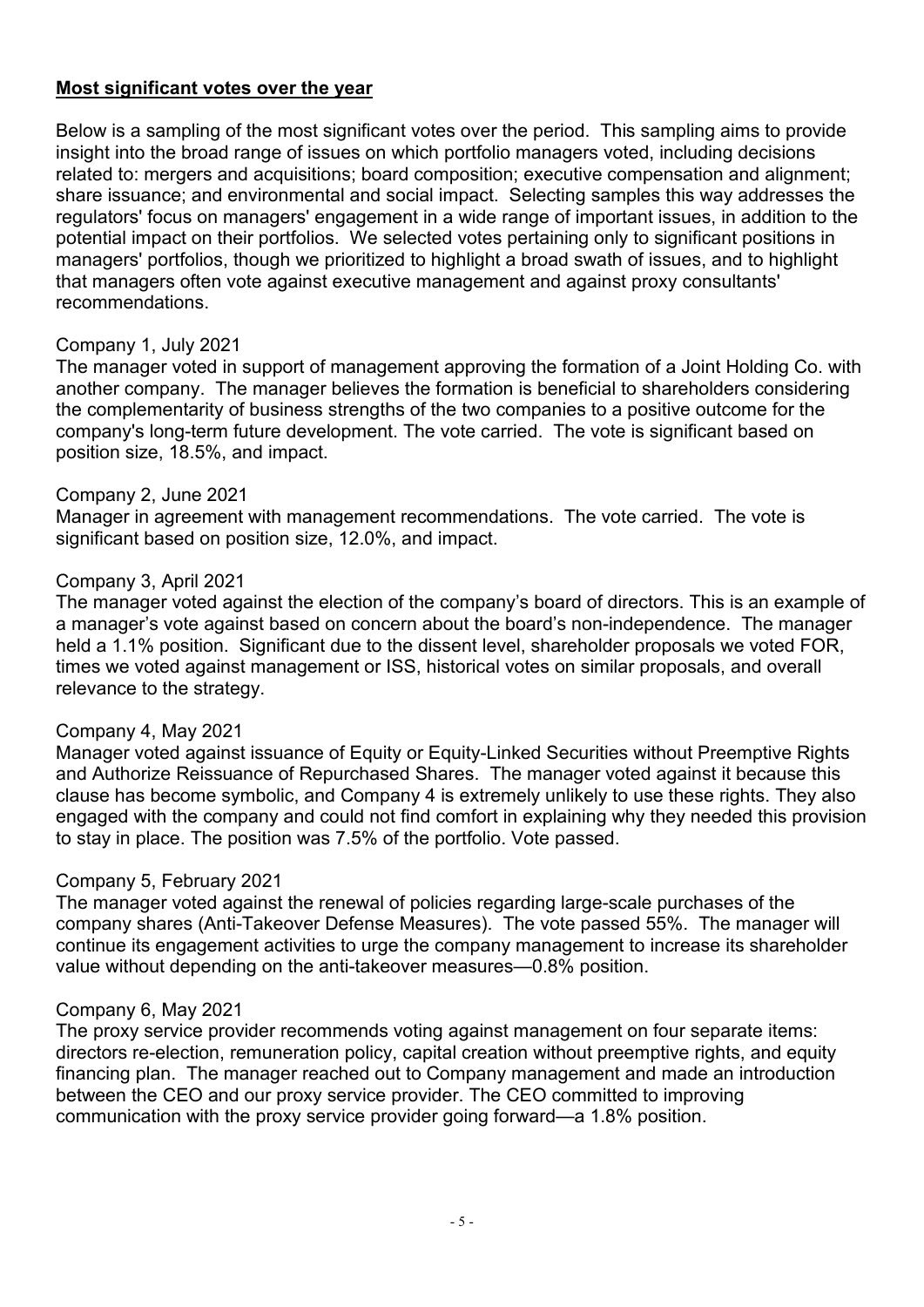# Company 7, March 2021

The manager voted for the adoption of a simple majority rule and voted with the recommendation of the Proxy service provider. Elimination of the supermajority vote would enhance shareholder rights. Motion carried. The position was 0.8% of the portfolio.

# Company 8, June 2021

The manager voted to approve Executive Share Options Plan. As a pre IPO investor, we are happy to support the management's ongoing restoration of shareholder value—the significance of voting against the ISS recommendation, which was against and position size. The position was 3.3% of the portfolio.

## Company 9, March 2021

Manager voted shares in approval of Advisory Vote to Ratify Named Executive Officers' Compensation. New Chairman is an industry expert, and to appoint him as Chairman was a significant coup and value-enhancing appointment. An appropriate remuneration structure was required to attract a person of that caliber. As a 20% shareholder, we were happy to support as we encouraged the company to deliver value for shareholders—the significance of voting against the ISS recommendation, which was against and position size. The position was 9% of the portfolio.

# **Votes in relation to assets other than listed equity**

The following comments were provided by the Scheme's asset managers, who don't hold listed equities, but invest in assets that had voting opportunities during the period:

- Private Capital Manager 1: The Fund's investment strategy is to invest in collective investment schemes managed by third party managers and does not include direct investments in public or private companies. As such, the Fund does not have a voting policy.
- Private Capital Manager 2: In voting proxies, Private Capital Manager 2 is guided by general fiduciary principles. Private Capital Manager 2's goal is to act prudently and solely in the best interest of the Clients. Private Capital Manager 2 attempts to consider all aspects of its vote that could affect, as applicable, the value of an issuer, the issuer's securities or the value of a Client Account. Private Capital Manager 2 votes proxies in the manner that it believes is consistent with efforts to achieve a Client Account's stated objectives, including maximizing the value of its portfolio.
- Private Capital Manager 3's clients primarily invest in loans and other debt investments. The holders of loans and debt investments are generally not entitled to vote on corporate matters, but in certain instances may be entitled to vote in connection with amendments or waivers under the relevant credit documents, or in connection with corporate events such as a merger or restructuring ("Corporate Actions").
- Private Capital Manager 4: Throughout its 30-year history as a leader in private equity investing, Private Capital Manager 4 has worked closely with the portfolio companies of the private equity funds it manages, to introduce and implement ESG best practices. Today those companies together employ hundreds of thousands of people across the globe, lending scope and scale to Private Capital Manager 4's efforts to promote diversity, encourage sustainability, and enhance local economies. Just as we take care of our own people, we seek to help portfolio companies take care of theirs. Our industry-leading ESG reporting program for portfolio companies is a rich resource for Private Capital Manager 4 and for the companies themselves to enable them to perform better and create value.